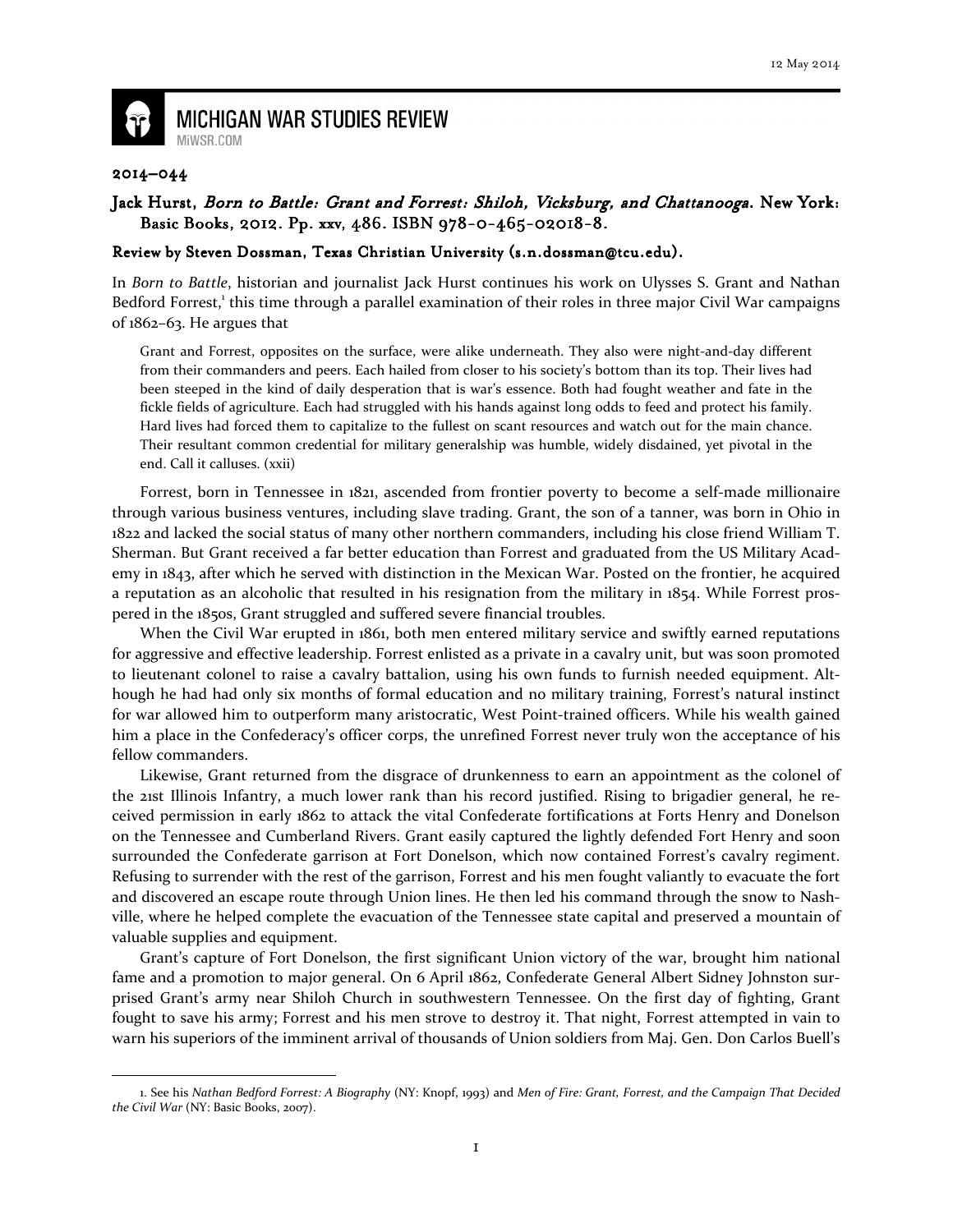Army of the Ohio. On the second day of the battle, Grant's reinforced army counterattacked and forced the exhausted Confederates to withdraw. Forrest helped cover the retreat and fought a desperate rearguard action at the Battle of Fallen Timbers, where he received a serious wound when a Federal bullet lodged against his spine. While Forrest recovered, Grant endured severe criticism for the near-disaster at Shiloh and almost lost his command. Nevertheless, he remained in the field during the siege of Corinth, Mississippi.

In July 1862, Forrest led a raid into Middle Tennessee, capturing Murfreesboro and \$1 million worth of Union equipment and supplies. Forrest's raid, along with Col. John Hunt Morgan's simultaneous incursion into Kentucky, ended a Union advance on Chattanooga. That same month, Forrest received a muchdeserved promotion to brigadier general, while Grant spent the summer and fall securing northern Mississippi from Confederate counteroffensives. In September and October, Grant oversaw Federal armies at the battles of Iuka and Corinth. The decisive Union triumph at Corinth enabled him to begin his first advance on the Confederate stronghold at Vicksburg, Mississippi. This came to a halt in December, when Forrest raided Grant's West Tennessee supply lines and Maj. Gen. Earl Van Dorn destroyed the Federal supply base at Holly Springs. In early 1863, Forrest and Van Dorn won the Battle of Thompson's Station, Tennessee, and, in April and May, Forrest captured the luckless Union force involved in the Streight Raid. While Forrest fought Federal raiders in Alabama and Georgia, Grant initiated his brilliant campaign against Vicksburg, which surrendered on 4 July 1863. Little known at the beginning of the war, Grant was now one of the Union's premier generals—"in two and half dogged years, the Ohio tanner's son had kicked Dixie's door down at Fort Donelson and captured one of its armies. He then took another in the masterful Vicksburg campaign that had opened the Mississippi River and cut the Confederate States of America in two" (406).

While Grant severed in the South at Vicksburg, Forrest served with the Army of Tennessee in the hardfought Battle of Chickamauga, Georgia, in September 1863. Disgusted with General Braxton Bragg's lackluster leadership after the battle, Forrest demanded a transfer. Sent to northern Mississippi and promoted to major general, he defended his department for the rest of the war against numerous Federal forays, winning his most famous victory at the Battle of Brice's Cross Roads. Grant, ordered to take command of the surrounded Federal army in Chattanooga, swiftly saved the Union from serious disaster and routed Bragg's army at the Battle of Chattanooga in November 1863. While Forrest went west to serve in northern Mississippi, Grant came east to lead the Army of the Potomac against General Robert E. Lee and his celebrated Army of Northern Virginia. As Hurst writes, "No one knew it yet, but he had already beaten Lee when he came east to fight the vaunted Virginian in 1864. His western leadership had slashed the arteries of Lee's star-crossed nation" (xxv).

In his final chapter, Hurst notes that Grant's victory at Chattanooga "set the stage for the final phase: the destruction of every remaining railroad track, industry, and agricultural field that kept the South in the war. Victory's writing was finally on the wall, and it was signed 'US Grant, Major General Commanding'" (406). Grant's leadership won the war for the Union in 1865, while Forrest never had the opportunity to properly utilize his talents. He won incredible victories with limited resources and likely could have accomplished a great deal more had he been given better support and greater authority by the Confederate high command. Although Forrest ended the war as a lieutenant general, his final promotion came just months before the Confederacy's collapse in April 1865. Hurst draws the conclusion that "Forrest's treatment by his superiors suggests that a chief cause of the Confederacy's death was insistence on blue-blood leadership"  $(xxi)$ .

Today most Civil War scholars believe the Confederacy lost the war in the theater west of the Appalachians.<sup>2</sup> Though Hurst's thesis will encourage debate, there is no doubt that the South's aristocratic, West Point-trained officers failed in the western theater. While upper-class generals like Leonidas Polk, Braxton Bragg, Joseph E. Johnston, and John Bell Hood led Confederate armies to disaster, commanders of humble

 $\overline{\phantom{0}}$ 

<sup>2.</sup> See, esp., Steven E. Woodworth, Jefferson Davis and His Generals: The Failure of Confederate Command in the West (Lawrence: U Pr of Kansas, 1990), and This Great Struggle: America's Civil War (Lanham, MD: Rowman & Littlefield, 2011).